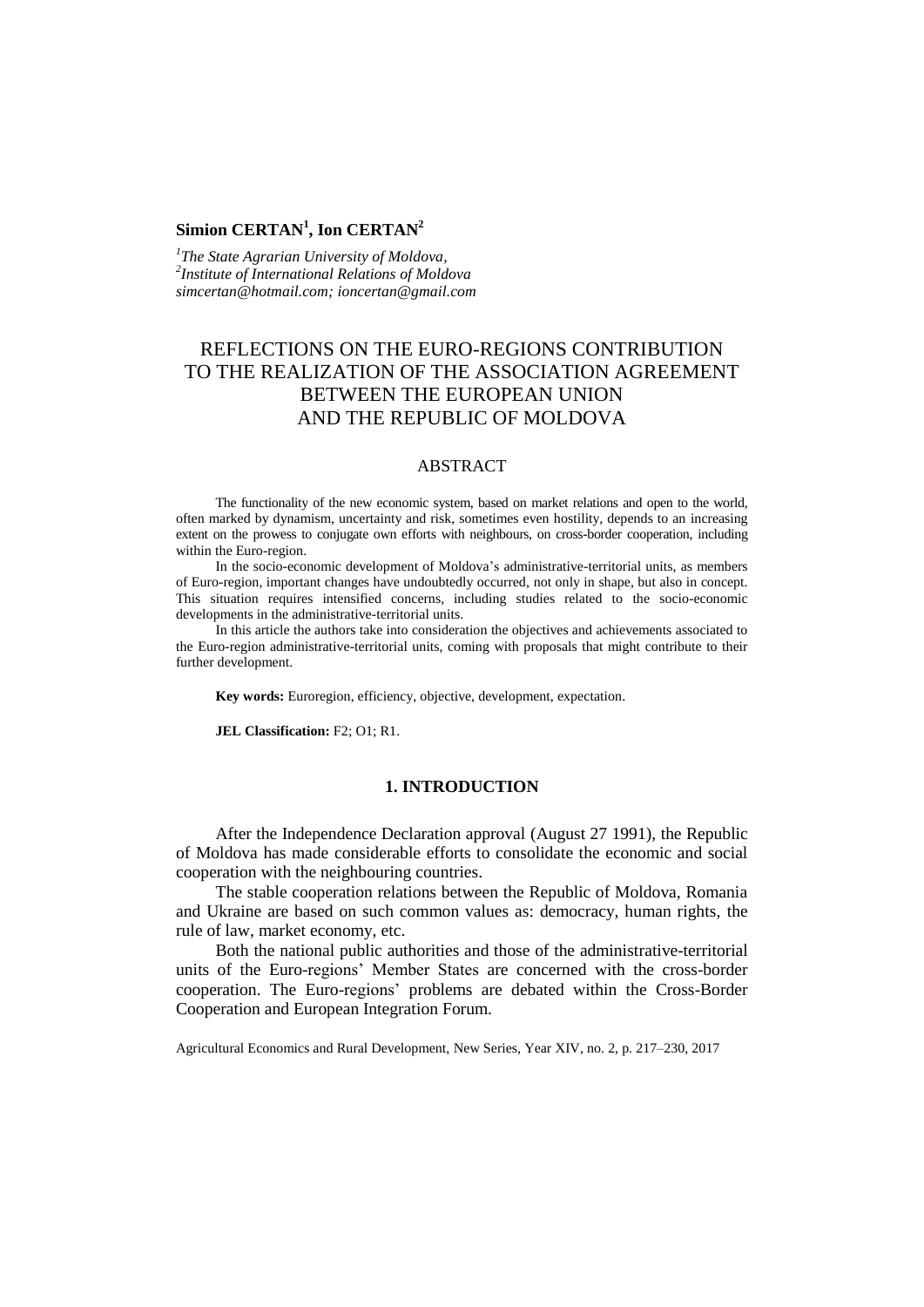Throughout the years, the economic, social and cultural development of the Euro-regions and of the cross-border areas was the subject of various studies. The results of the respective studies were presented at scientific sessions, starting with the first edition which took place in the year 2005.

# **2. STATE OF KNOWLEDGE**

The activity of Euro-regions in general and of the regions from our country in particular has been the theme of various national and international research studies. However, even though this issue was approached at different scientific sessions, in various national and international publications, it continues to be of actuality for our country, due to the Association Agreement between the European Union and the European Community of Atomic Energy and its member states, of the one part, and the Republic of Moldova, of the other part. The investigations provide the possibility to outline certain recommendations on the efficiency of the Euro-regions activity, to which the Republic of Moldova is part.

#### **3. MATERIAL AND METHOD**

The following materials were used in the research study: the regulatory acts of the European Union and the Republic of Moldova, manuals, monographs and other publications specific to the theme, which enabled us to identify the factors influencing the impact of Euro-regions from our country on the realization of the Association Agreement between the European Union and the European Community of Atomic Energy and its member states, of the one part, and the Republic of Moldova, of the other part.

The quantitative analysis is based on the data selected and processed by the authors from the Statistical Yearbooks of the Republic of Moldova and on other official information from the institutions from our country and from the European Union. The study of the empirical information and the link analysis provided us with meaningful explanations concerning the phenomena or processes of the human potential impact upon agriculture in the Republic of Moldova.

#### **4. RESULTS AND DISCUSSIONS**

### 4.1. THE EVOLUTION OF THE RELATIONS BETWEEN THE EUROPEAN UNION AND THE REPUBLIC OF MOLDOVA

After the independence proclaimed on August 27, 1991, the political and economic relations between the European Union and the Republic of Moldova were established on the basis of the Trade and Cooperation Agreement, which regulated the relations between the European Community and the former USSR,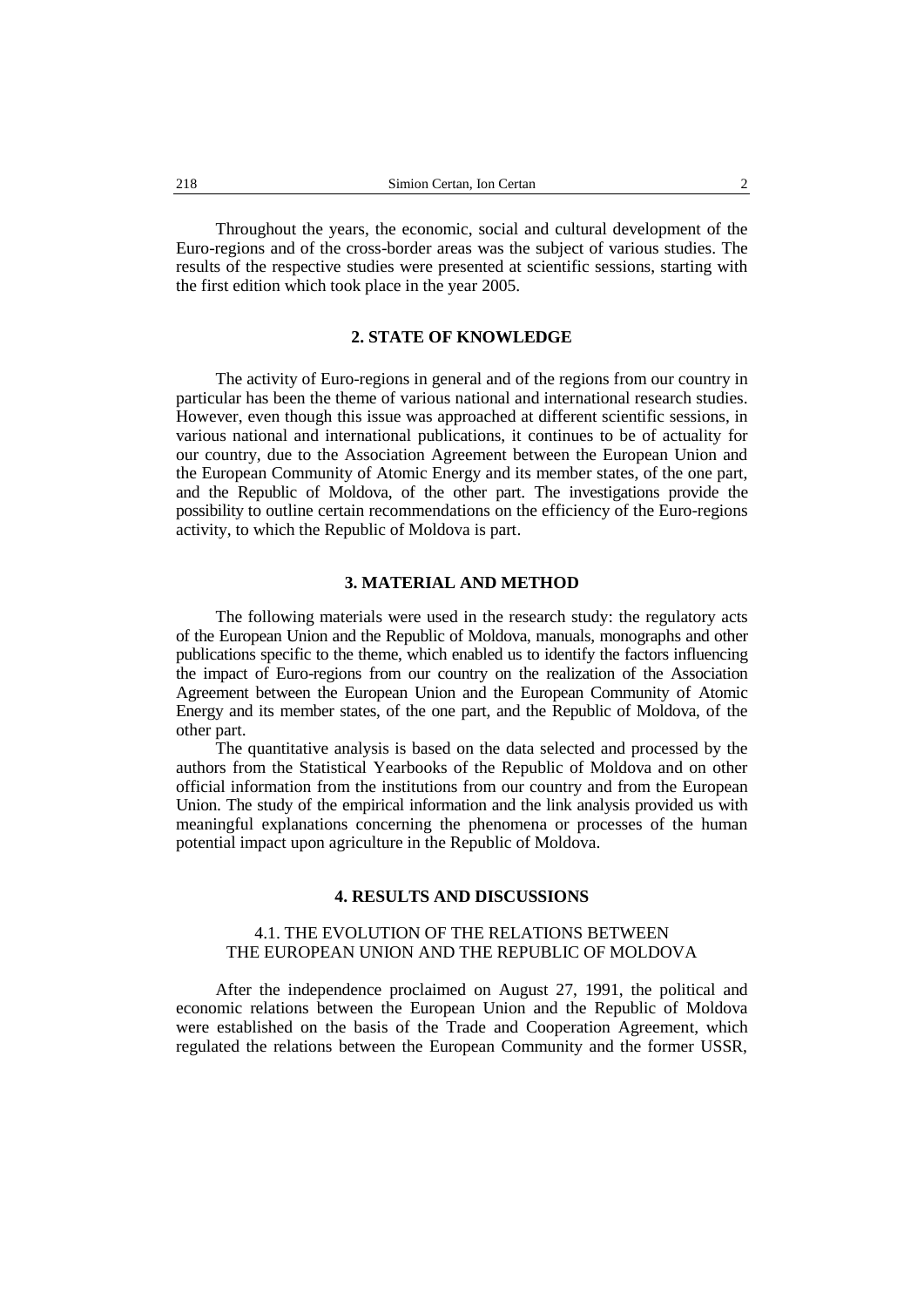which, on January 1, 1992 was replaced by practically identical separate Partnership and Cooperation Agreements, with all the ex-Soviet states, which had joined the Commonwealth of Independent States (CIS), with our country included. The relations between the Republic of Moldova and the European Union were initially established on the basis of the "Partnership and Cooperation Agreement", which was signed on November 28, 1994 in Brussels. The Partnership and Cooperation Agreement /PCA/ came into force on July 1, 1998 after ratification, replacing the Agreement between the European Communities and former USSR on trade and commercial-economic cooperation of December 18, 1989 (Art. l05 of PCA).

*PCA general objective* is to establish a partnership and a collaboration that could strengthen and expand the relations between the EU and Moldova on the basis of the common values they share. The European Community and the Republic of Moldova, according to PCA, would grant each other favoured clauses in all fields /Art.10/ would engage themselves to ensure the free transit of goods /Art.11/ and others. Paragraph 1 from Paragraph 1 from Article 51 of PCA establishes the economic cooperation meant to contribute to the reform process, to the economic recovery and to the sustainable development of the Republic of Moldova. One of PCA objectives (Art.l) is to promote investments.

On December 13, 1996 the President of the Republic of Moldova, in an official message addressed to Mr. Jacques Santer, the President of the European Commission, for the first time expressed our country's desire to become an associate member of the Union by the year 2000. Not receiving any answer, one year later, the President of the Republic of Moldova sent another message with a similar content, both to the President of the European Commission and to all the heads of the EU Member States. This time, also, from officially unknown reasons, he did not get any answer.

In the year 1998, the new Parliament from Chisinau voted a decision by which the orientation towards European integration is declared "a major strategic objective of the country". A year later, Sturza Government refused to follow the counterproductive principle to obtain gains from two parts at the same time and set the European integration as the main objective of its foreign policy.

In early 2002, a few Nordic countries, and mainly Great Britain and Sweden, asked the European Commission to make proposals concerning the fate of Ukraine, Moldova and Belarus. As a result, in August 2002, the Commission and the High Representative of the Union for Foreign Policy and Common Security addressed a letter to the Council expressing initiatives for an enlarged Europe. The General Affairs and External Relations Council (GAERC) concluded at its meeting in November 2002 that the "the enlargement represents an important opportunity for the development of the relations with the new neighbours of the EU, which should be based on shared political and economic values". GAERC also mentioned that "The New Neigbourhood" initiative should be seen in conjunction with the strong EU engagement to deepen its cooperation.

On March 11, 2003, the European Commission presented its communication' "Wider Europe – Neighbourhood: A new framework for relations with our Eastern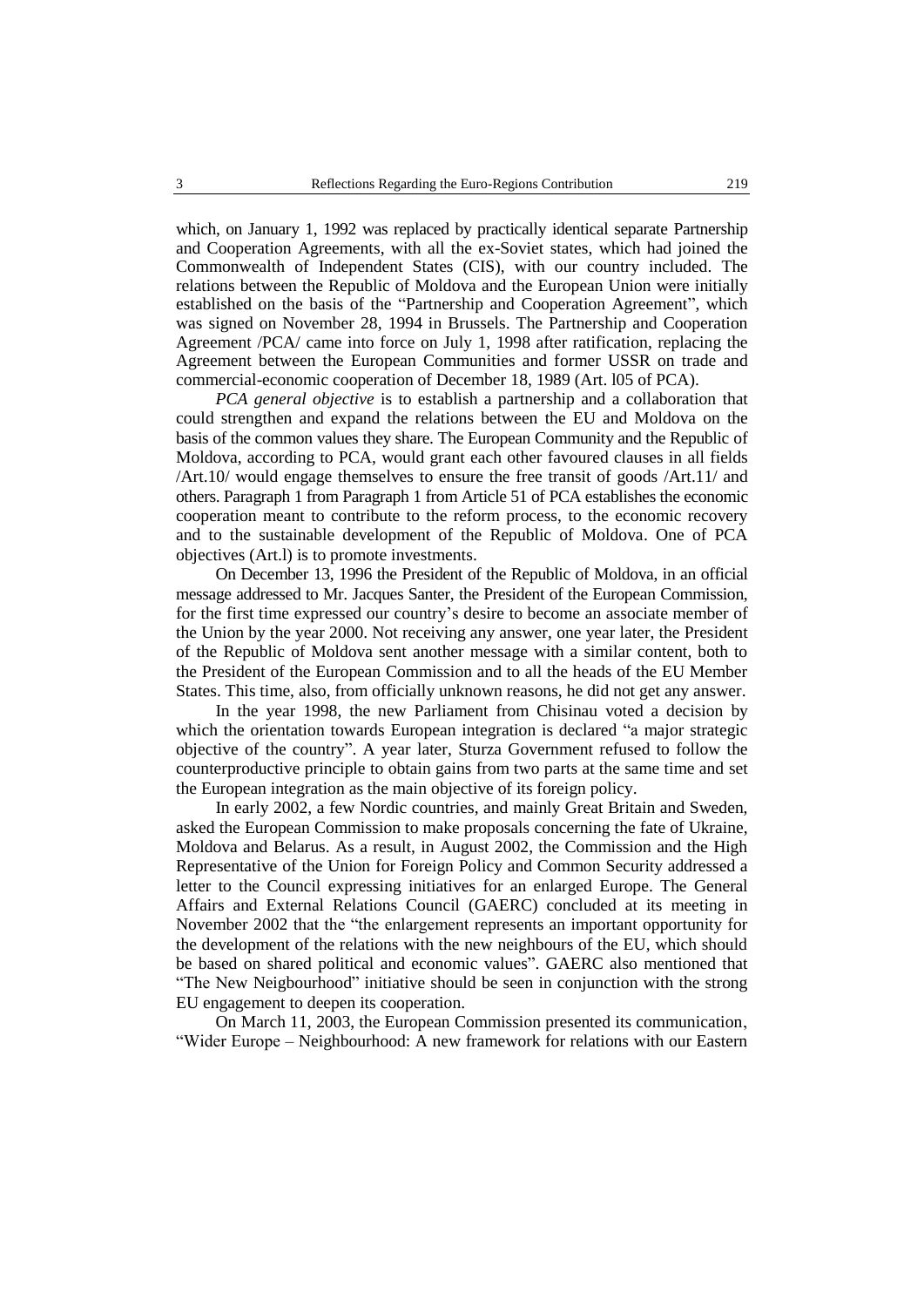and Southern Neighbours" to the European Council and Parliament. The foundation of the European Neighbourhood Policy (ENP) started from the premise that "by helping our neighbours we can help ourselves". The European Council from Brussels, in October 2003, welcomed the Communication on the New Neigbourhood Instrument and asked the Council and the Commission to develop this initiative. The neighbourhood policy was launched in March 2004.

The enlargement of May 2004, through the accession of the new 10 Member States, has changed the division lines between the European Union and its neighbours, leading to the increase of the political and economic role of the European Union. As a consequence, ENP has become a savior of the "enlargement fatigue". Within the ENP mechanism, renamed: The European Neighborhood and Partnership Instrument (ENPI), the Commission proposed two phases.

In the initial phase, for 2004–2006, EU concluded Individual Action Plans with the neighbouring countries within ENP. The Action Plans are complex, establishing a set of cooperation priorities in the economic, political and security fields. The Action Plans do not substitute the Association Agreements (AA) or the Partnership and Cooperation Agreements (PCA) signed with the neighbouring countries, but they are complementary to these and constructed on their basis. With the goal to individualize the European Neighbourhood Policy in relation to our country, the *Individual Action Plan Republic of Moldova – European Union for 2005–2007* was designed*,* which was signed by our country on January 22, 2005 and came into force in February, 2005.

In the year 2005, the Parliament from Chisinau unanimously adopted the Declaration on the political partnership for reaching the European integration goal, in which it is emphasized that "the further development of the Republic of Moldova can be ensured only by consistently and irreversibly promoting the strategic course towards the European integration".

In the second phase, for the period after 2006, the Commission proposed again a Neighbourhood Instrument, which identified the "common challenges" from the communication Wider Europe**.** In this stage, it was proposed to improve the coordination between different financial instruments within the existing legal and financial framework**.**

In the year 2006, the Parliament of the Republic of Moldova (RM) voted the law providing that all legislative and normative acts, until their adoption, must be expertized for establishing their compatibility with the EU legislation. In the same year, the RM Parliament unilaterally cancelled, starting with 1 January, 2007, the visa regime for the citizens of EU Member States as well as for the citizens from the US, Canada, the Swiss Confederation and Japan.

With Romania's accession to the European Union, on January 1, 2007, the Republic of Moldova became a new direct "neighbour" of the EU. This determined the EU States to focus more on the processes of political, economic and social nature that were taking place in our country.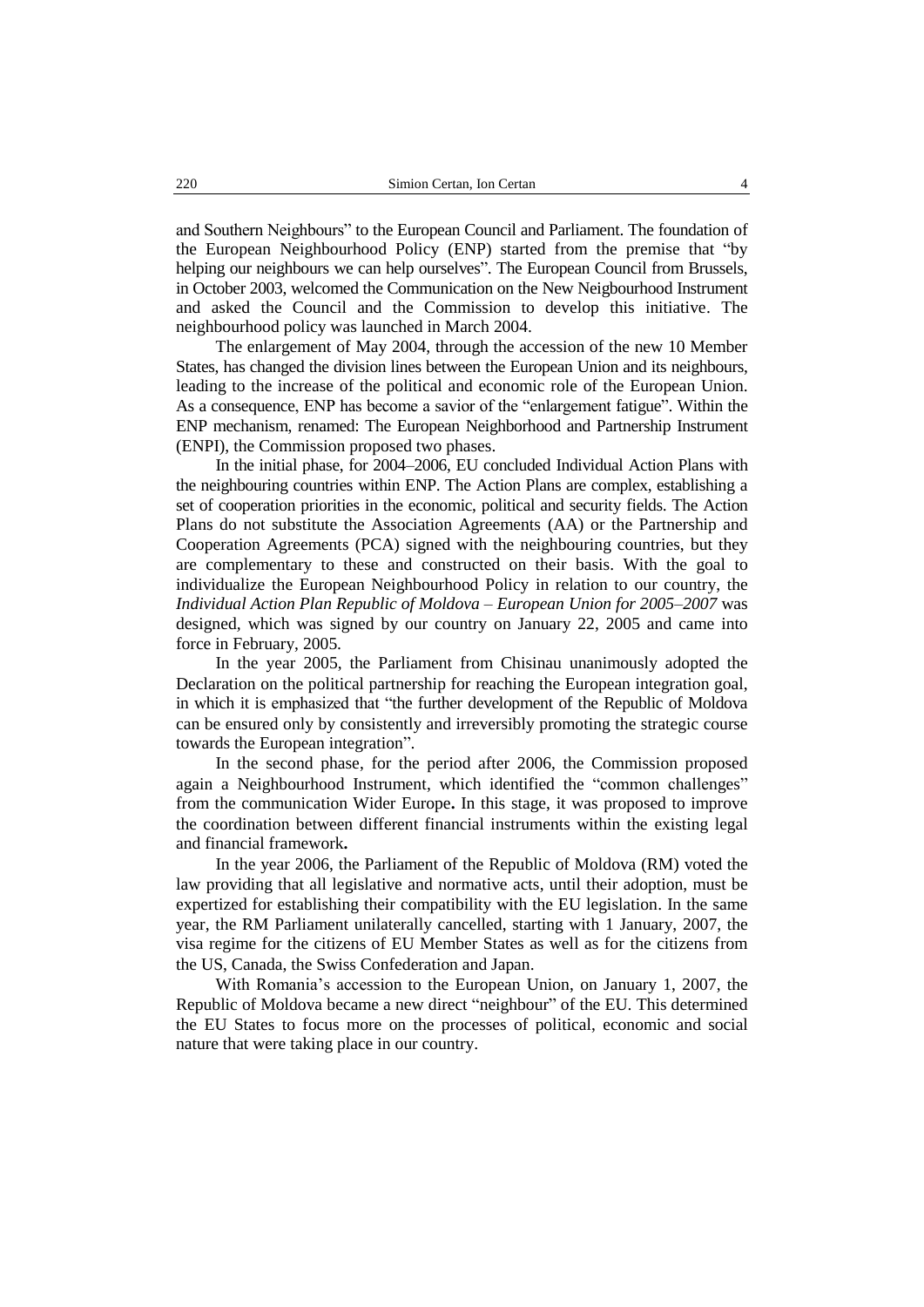On December 5, 2007, the European Commission gave to the public the communication "A Vigorous Neighborhood European Policy". The Document reiterated that the European Neighbourhood Policy starts from the premise that EU is interested to see a more advanced, stable economic development and a more efficient governing in its vicinity. The Communication emphasized the differentiation principle on which ENP is based. The vicinity policy provides for privileged relations on the condition of the attachment of the neighbouring countries to such values as democracy, human rights, rule of law, market economy etc. In the economic field, ENP is oriented towards the consolidation of the preferential trade relations, the increase of the technical and financial assistance, the gradual participation in a series of Community programs.

"The Eastern Partnership" was launched within the European Neighbourhood Policy, in which the Republic of Moldova is included. Having in view the common values and the strong connections established under the Partnership and Cooperation Agreement and developed within the European Neighbourhood Policy and the Eastern Partnership, acknowledging that the Republic of Moldova as a European Country shares a common history and common values with the EU Member States, our country is committed to implement and promote these values, and also to respect all the principles and provisions of the United Nations Charter, of the UN Universal Declaration on the human rights of 1948, of the Organization for Security and Cooperation in Europe.

On June 27, 2014 at Brussels, the Association Agreement was signed between the European Union and the European Atomic Energy Community and its member states, of one part, and the Republic of Moldova, of the other part. The respective Agreement, which establishes a new legal framework for the advancement of the relations between the Republic of Moldova and European Union, was ratified on July 2, 2014 by our country's Parliament and on November 13, 2014 by the European Parliament.

By this Agreement, an Association was established between the European Union and its Member States of the one part, and the Republic of Moldova, of the other part, with the following objectives, specified in paragraph 2 of the first article:

a. to promote political association and economic integration between the Parties based on common values and close links, including by increasing the Republic of Moldova's participation in EU policies, programs and agencies;

b. to strengthen the framework for enhanced political dialogue in all areas of mutual interest, providing for the development of close political relations between the Parties;

c. to contribute to the strengthening of democracy and to political, economic and institutional stability in the Republic of Moldova;

d. to promote, preserve and strengthen peace and stability in the region, including through joining efforts to eliminate sources of tension, enhancing border security, promoting cross-border cooperation and good neighbourly relations;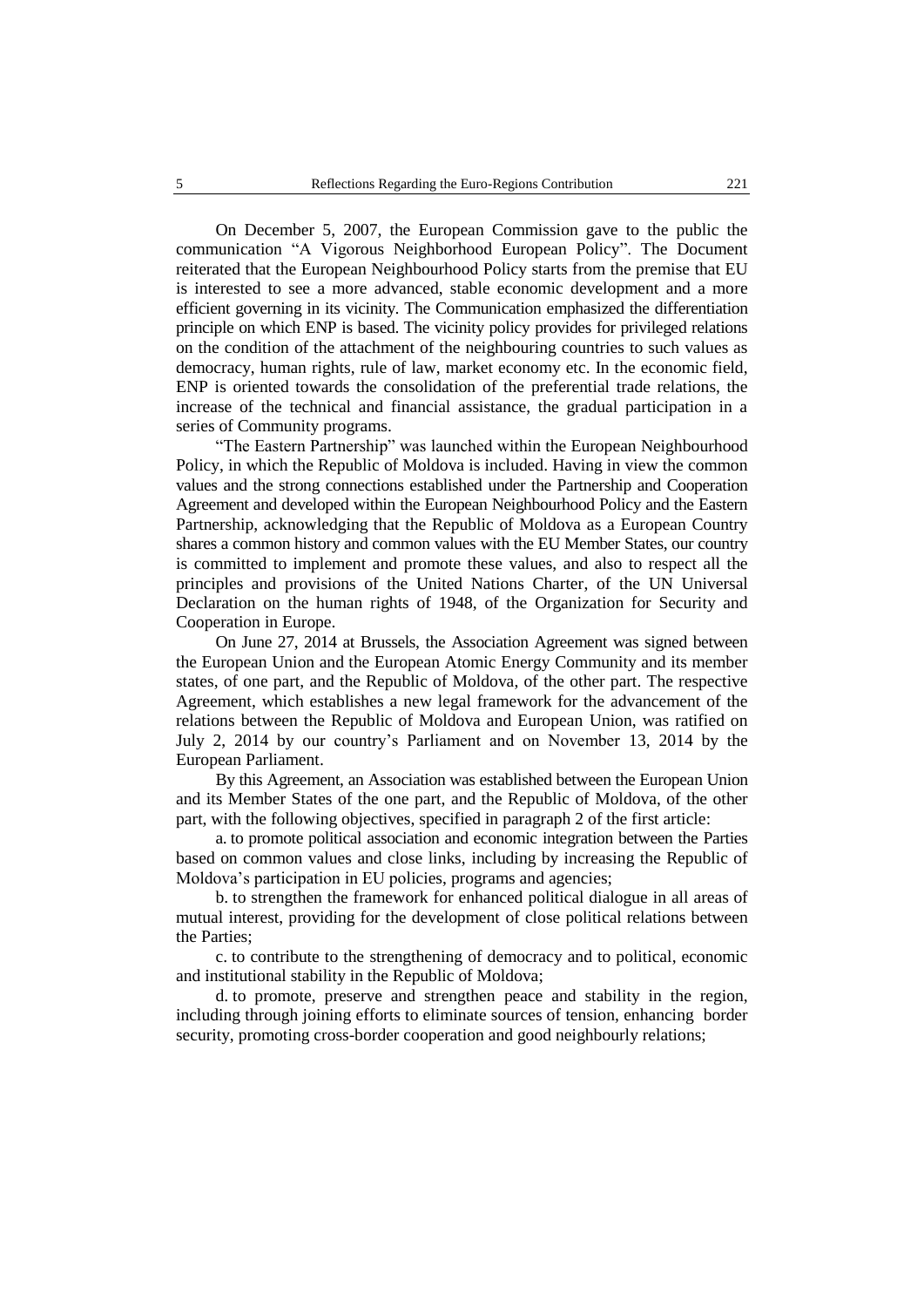e. to support and enhance cooperation in the area of freedom, security and justice with the aim of reinforcing the rule of law and respect for human rights and fundamental freedoms, as well as in the area of mobility and people-to-people contacts;

f. to support the efforts of the Republic of Moldova to develop its economic potential via international cooperation, as well as through the harmonization of its legislation to that of the European Union;

g. to establish conditions for enhanced economic and trade relations leading towards the Republic of Moldova's gradual integration in the EU internal market, as stipulated in this Agreement, including by setting up a Deep and Comprehensive Free Trade Area, which will provide for far-reaching regulatory framework harmonization and market access liberalization, in conformity with the rights and obligations arising out of WTO membership and the transparent application of those rights and obligations; and

h. to establish conditions for increasingly close cooperation in other areas of mutual interest.

An obvious question emerges: What is the position of the Euro-regions in which our country is a part in the relations between the European Union and the Republic of Moldova?

### 4.2. THE CROSS-BORDER COOPERATION AND THE EURO-REGIONS

To *cooperate* means to collaborate, to take part in an action, to work together with someone. In other words, cooperation means the co-working of persons, economic units, states in order to increase the efficiency on the basis of mutual benefit. Cooperation, in Iordan G. Bărbulescu's opinion, is the availability of national states to "work together" "over" national borders in order to reach certain common objectives, yet preserving their sovereignty. The cross-border cooperation takes place in the following areas: economic development; tourism and leisure; transport and traffic; agriculture development; innovations and technology transfer; environment protection; social cooperation; education and research; culture and sport; emergency services and public health; disaster prevention; energy; communications; waste recovery; security, etc.

Cross-border cooperation is generally based on rationalities of cultural, ethnical, linguistic, confessional or economic nature. One of well-known cross-border cooperation forms is the Euro-region. The European Council and the Permanent Conference of the Local and Regional Authorities of Europe (established in 1975 to become the *Congress of Local and Regional Authorities of Europe* in 1994) have promoted and supported the policy of cross-border cooperation by establishing the *Euro-regions*.

The Euro-regions, in Silviu Neguț's opinion, can be defined as "areas or regions of economic interference and not only, in which two or more states put into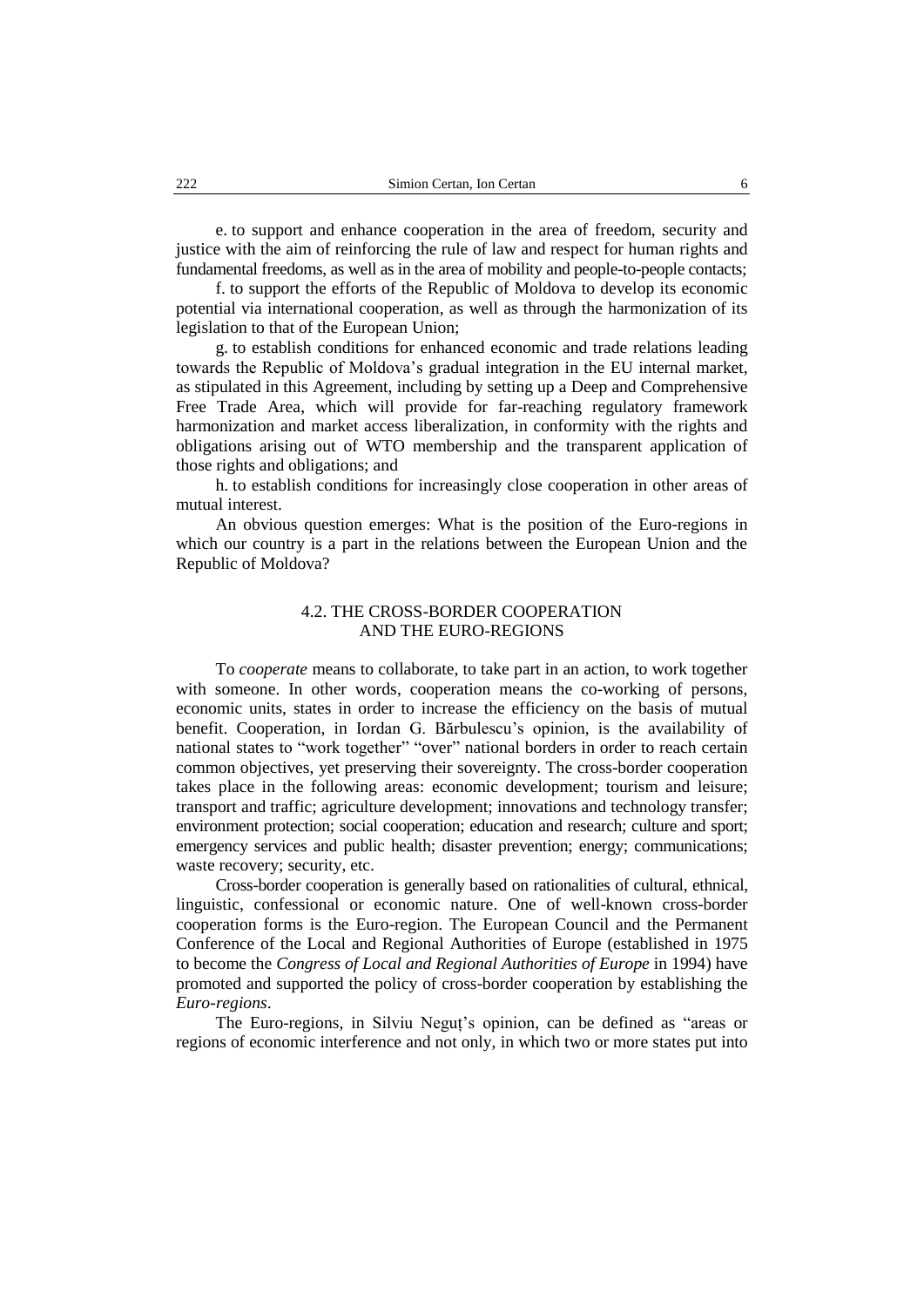value in common the material and human resources through the initiation and development of agricultural, industrial, transport and communications, tourism, commercial programs and activities."

Generalizing the opinions published in the literature, we consider that "the *Euro-region represents the territory of the local units, on one side and the other side of a border, which undertake to cooperate with the goal to ensure a fair balance of interests and to increase the population's living standard in the area".*

In the German legislation, there are 6 distinct characteristics of Euro-regions:

1. The Euro-regions represent the most efficient cooperation forms in the border areas;

2. The Euro-regions contribute to balancing the different development levels of the border areas;

3. The Euro-regions strengthen the inhabitants' trust and cooperation spirit;

4. The Euro-regions are the area for the practice of good neighbourhood and integration;

5. The Euro-regions help to overcome the difficulties of the negative heritage of the past;

6. The Euro-regions are important elements in narrowing the discrepancies between the EU developed states and the new member states.

The Euro-region concept, as cooperation form in the international system, imposed itself in the European space having at its basis the common economic and political interests. According to this view, the Euro-regions are sub-regional cooperation forms, which contribute to the economic and social cohesion of the geographic cross-border areas, which include administrative-territorial units from the neighbouring countries. The geographic area of the Euro-regions is mainly determined by the socio-economic integration degree of a relatively concentrated geographic area.

It is without doubt that the Euro-regions have the historical and cultural, linguistic and religious connections, the traditions and habits as starting point, which are shaping the identity and the differentiation of the perception and interpretation of the phenomena that are produced in the society.

Most authors consider that the first Euro-region was *Benelux,* initially created as a Customs Union of Belgium, Netherlands and Luxembourg components. The Treaty establishing the *Benelux* Customs Union was signed at London, in [1944,](https://ro.wikipedia.org/wiki/1944) by the governments of the three countries, which at the moment were in exile in Great Britain. The treaty was set into operation in [1947](https://ro.wikipedia.org/wiki/1947) and ceased to exist in [1960,](https://ro.wikipedia.org/wiki/1960) when it was replaced by the entity named *The Benelux Economic Union*. There are other authors, who claim that the first Euro-region was *Regio Basiliensis,* founded in 1963, based on the Basel City area.

The establishment and development of the Euro-regions intensified after the "European Framework Convention on Transfrontier Cooperation between Territorial Communities or Authorities" was launched.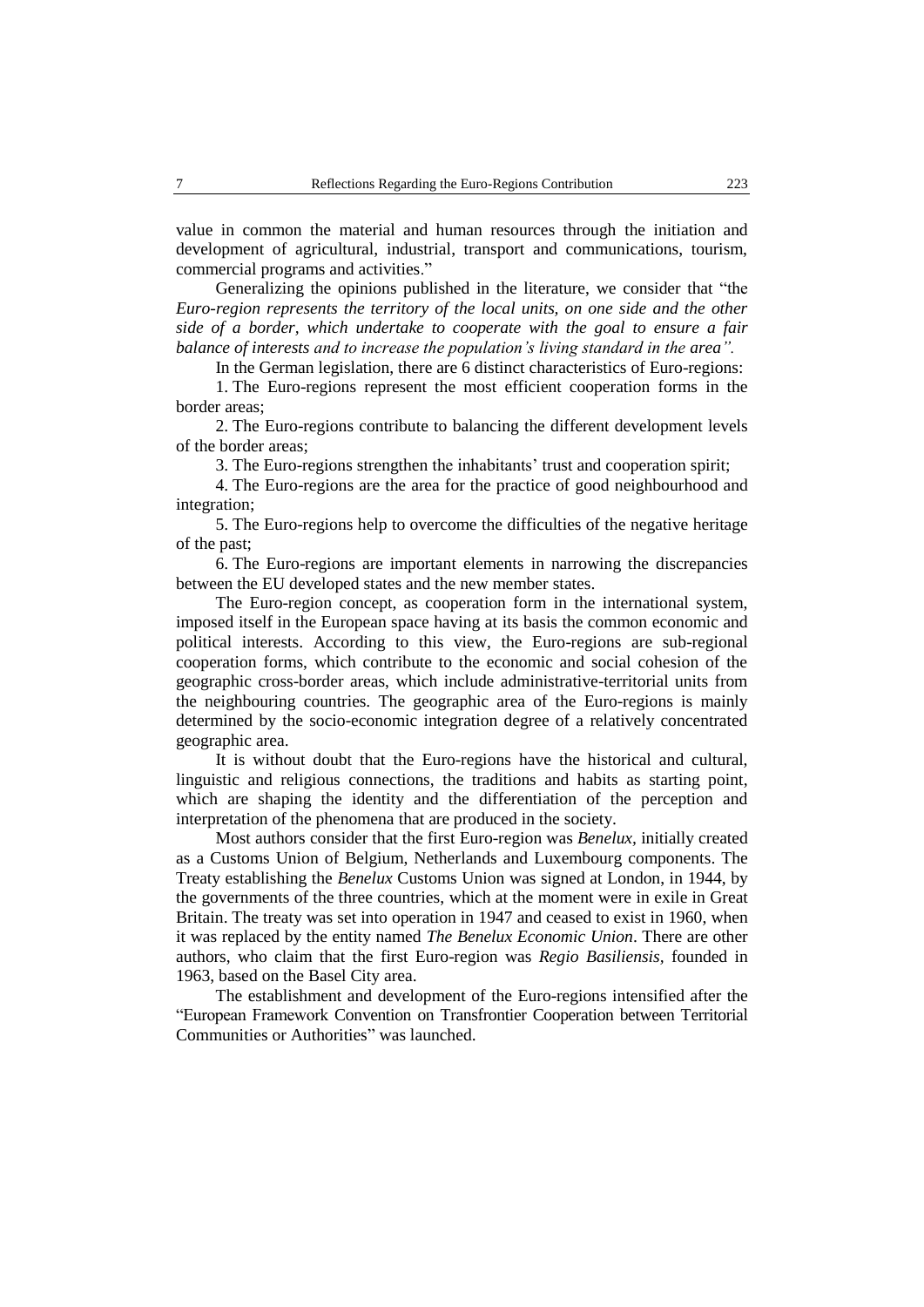The cross-border cooperation of our country acquired an official framework with the signing in [Ismail](https://ro.wikipedia.org/wiki/Ismail) on Jul[y 3](https://ro.wikipedia.org/wiki/3_iulie)[–4,](https://ro.wikipedia.org/wiki/4_iulie) [1997,](https://ro.wikipedia.org/wiki/1997) of the Protocol on Trilateral Cooperation between the Governments of Ukraine, Republic of Moldova and Romania.

Within the respective Protocol, on August 14, 1998, the *"The Lower Danube"* Euro-region Agreement was signed. This first Euro-region in which our country participates was established as a partnership between the administrative-territorial units from Romania (Tulcea County Council, Galaţi County Council, Brăila County Council), the Republic of Moldova (Cahul District Council and Cantemir District Council) and Ukraine (through the State District Administration Odessa, Odessa Regional Council, Reni District Council). The Coordination Center coordinated all the activities developed within the Euro-region, which consisted of three members for each part, representatives of the regional public authorities. The Council was led by a President assisted by a Vice President. The working bodies of the Euroregion consisted of nine working commissions for different domains.

Eleven years later, on March 20, 2009, the partners decided on the establishment of the Cross-Border Cooperation Association the "Lower Danube Euroregion" with the area of 53.3 thousand  $km<sup>2</sup>$  and a population totalling 4090 thousand inhabitants.

On September 22, 2000, in the municipality Botoșani from Romania, the Republic of Moldova, Romania and Ukraine signed the Agreement on the "Upper Prut" Euro-region, with an area of  $42402 \text{ km}^2$  and  $4097.5$  thousand inhabitants.

As a result of the common initiative of the County Councils Iași, Vaslui and Neamț from Romania and of the District Councils Anenii Noi, Basarabeasca, Călărași, Cimișlia, Criuleni, Dubăsari, Florești, Hâncești, Ialoveni, Leova, Nisporeni, Orhei, Rezina, Soroca, Strășeni, Șoldănești, Telenești and Ungheni from the Republic of Moldova, the Protocol on the cross-border cooperation within the Euro-region "Siret-Prut-Nistre" was signed at Iasi on September 18, 2002.

On December 4, 2002, in Ungheni, the Reunion of the Presidents' Forum took place; on this occasion, they signed the Operation Statute of the Siret-Prut-Nistre Euro-region. According to the statute, the general goal of the Euro-region resides in "expanding and improving the relations between the local communities and authorities in the economic, educational, cultural, sports areas and sustainable development of the region in the context of getting in line with the EU standards in this area".

Subsequently, the Municipalities Bălți and the districts [Sîngerei,](https://ro.wikipedia.org/wiki/Raionul_S%C3%AEngerei) [Fălești,](https://ro.wikipedia.org/wiki/Raionul_F%C4%83le%C8%99ti) [Căușeni,](https://ro.wikipedia.org/wiki/Raionul_C%C4%83u%C8%99eni) [Drochia,](https://ro.wikipedia.org/wiki/Raionul_Drochia) [Ștefan Vodă,](https://ro.wikipedia.org/wiki/Raionul_%C8%98tefan_Vod%C4%83) [Rîșcani,](https://ro.wikipedia.org/wiki/Raionul_R%C3%AE%C8%99cani) [Glodeni,](https://ro.wikipedia.org/wiki/Raionul_Glodeni) [Taraclia](https://ro.wikipedia.org/wiki/Raionul_Taraclia) were also accepted as full members of the Euro-region Siret-Prut-Nistre Association, as well as the county Prahova from Romania. Starting with January 1, 2015, the Administrative Territorial Unit Gagauz-Yeri also became a member of the Euro-region Siret-Prut-Nistre, with voting right. The decisions in this case were approved *unanimously*, *through open vote, by the older members of this reunion.*

At present, the Euro-region Siret-Prut-Nistre totals 25560 km², out of which 1798751 ha agricultural land, 426533 ha forests, 101557 ha water surface. The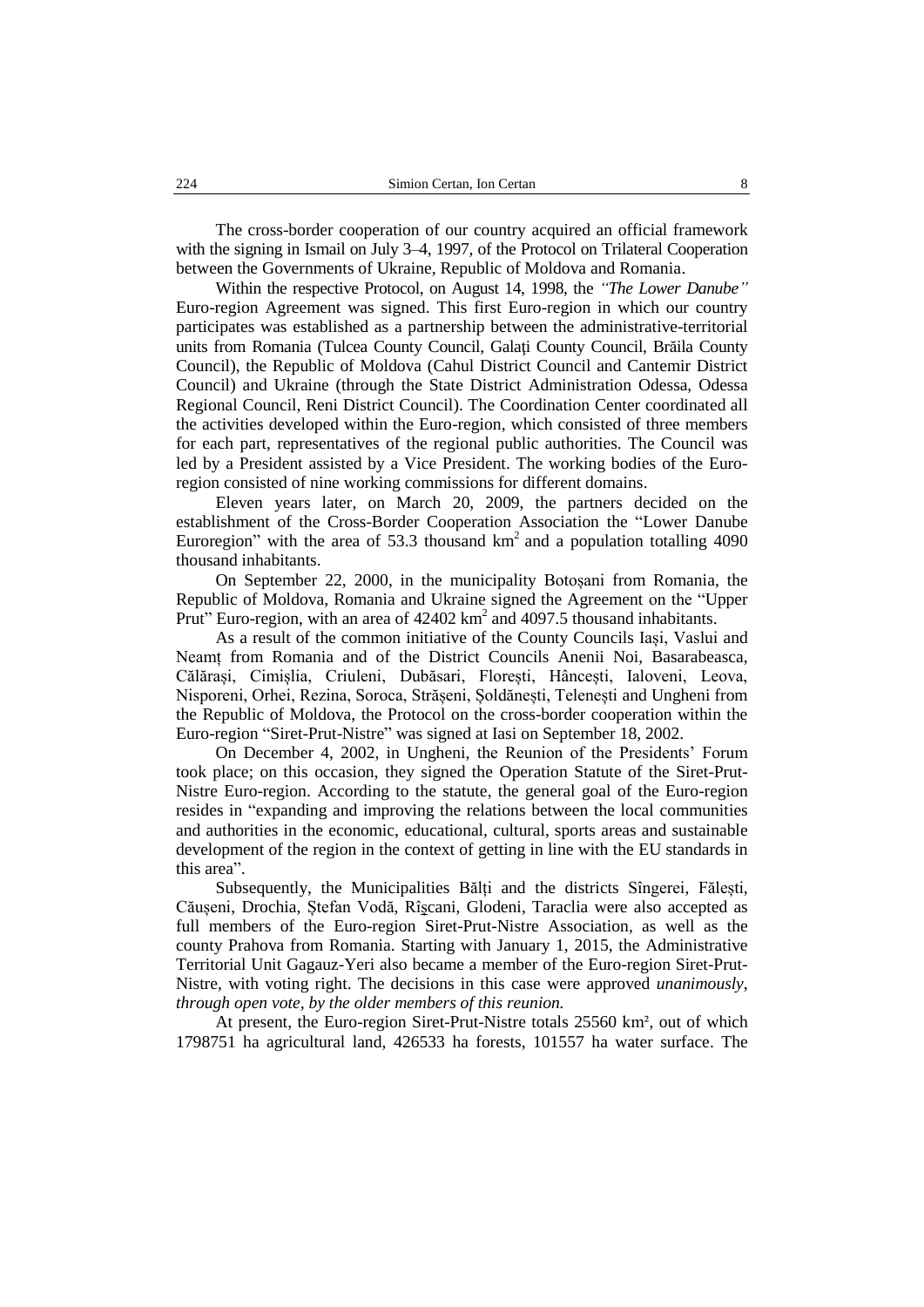human potential amounts to 2627139 people, out of which 827778 in the urban area and 1799361 persons 9in the rural area.

Practically, the space of the Republic of Moldova, except for the segment on the left side of the Nistre river, is part of the following Euro-regions: Upper Prut, Siret-Prut-Nistre and the Lower Danube.

The cross-border cooperation, this process of intensifying and deepening the interdependencies between the economies of different states, takes place in the context of mutual interests. Within the Euro-regions listed above, as an effect of the cross-border cooperation, a number of projects were achieved, with European funds; these are already finalized or under implementation, as follows:

1. Public administration: experience exchanges between the representatives of the local public administration;

2. Entrepreneurship: programs of expertise and increase of competitiveness, business incubators, partnerships for the border area development;

3. Culture: cooperation promotion through books (under digital form inclusively), films, on-line publicity and television, maintaining and putting into value the mobile cultural heritage;

4. Environment: common management for the Prut River course, air quality protection, diminution of the impact of waste upon the environment;

5. Civil society: exchange of volunteers between NGOs

6. [Transport:](https://ro.wikipedia.org/wiki/Transport) development of an alternative transport network between Romania and Ukraine and the rehabilitation of the old transport corridors;

7. Tourism: educational programs, tourist information campaigns and valorization of natural tourism resources, putting into value the traditional crafts, promoting the traditional folk songs and dances. [\(https://ro.wikipedia.org/\)](https://ro.wikipedia.org/wiki/Euroregiunea_Prutul_de_Sus#cite_note-61)

The achievements are visible in the implementation of other cooperation projects regarding the activation of trade and economic cooperation. However, we should be aware that the cross-border relations in the Euro-regions in which the Republic of Moldova participates are influenced by exogenous factors. Thus, for example, the cross-border relations in the Euro-regions: Upper Prut, Siret-Prut-Nistre and Lower Danube are negatively influenced by the military units of the Russian Federation, which are dislocated on the territory of our country, and by the existence of the uncontrolled zone Chișinău – Transnistria, where favourable conditions were created for trafficking in weapons, cars and drugs and trafficking in human beings.

In addition, there is a gap between the regions and the capital cities of the Republic of Moldova, Romania or Ukraine. As a rule, the representatives of central authorities pay increased attention to bilateral relations, while the regional elites cannot succeed in transferring, at national level, the information on cross-border projects and initiatives.

There are national particularities that significantly influence the development of Euro-regions. Thus, the existing disputes between Romania and Ukraine on the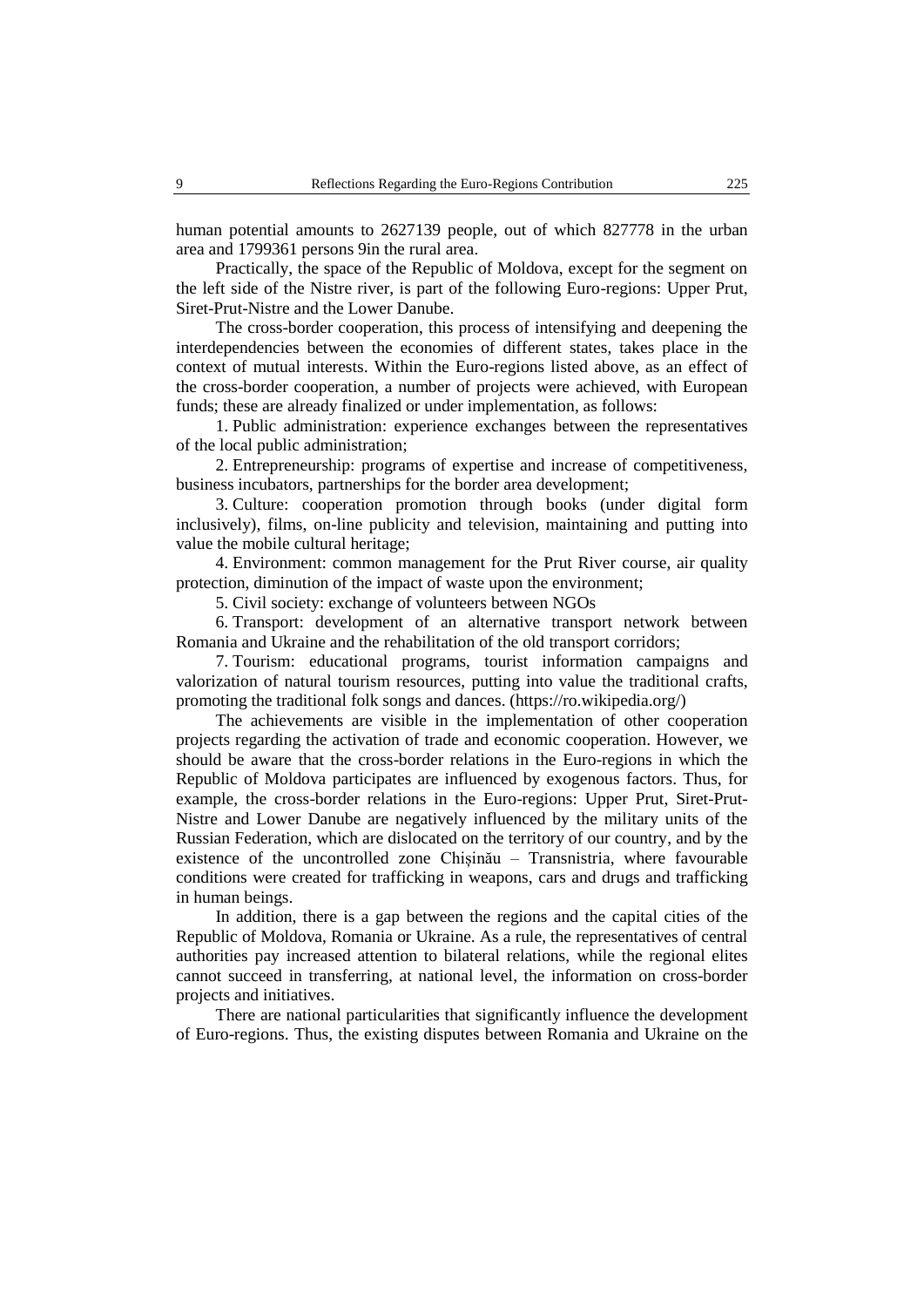Ukrainian and Romanian minorities in the two countries have contributed to cooling the bilateral relations and have affected the cross-border cooperation in the Euro-regions Upper Prut and Lower Danube.

We also mention that in certain districts from the countries that are component parts of Euro-regions, the Christian holidays are held according to the Gregorian calendar, while in other districts according to the Julian calendar.

The EU membership has turned the Romanian border into the EU's Eastern border, which diminished the intensity of personal contacts. It is worth mentioning that part of the inhabitants of the border regions from the Republic of Moldova and Ukraine have reacted to the policy of restraining the right of access, by adopting the Romanian citizenship.

For the citizens of our country, the Visa Facilitation Agreement became extremely important, which was signed by the Republic of Moldova with the European Union. As a result, the EU Regulation no. 259/2014 of the European Parliament and Council of April 3, 2014 modified Regulation no. 539/2001 establishing the list of the third countries whose nationals do not need visa for crossing the external borders of the EU.

Thus, starting with April 28, 2014, the citizens of the Republic of Moldova, holders of biometric passports, can travel without visas to 26 countries from the Schengen Space (Austria, Belgium, Denmark, Estonia, Finland, France, Greece, Germany, Italy, Latvia, Lithuania, Luxembourg, Malta, the Netherlands, Poland, Portugal, the Czech Republic, Slovakia, Slovenia, Spain, Sweden and Hungary), to Bulgaria, Croatia, Cyprus and Romania (countries in which the Schengen policy is applied), as well as to Iceland, Norway, Switzerland and Liechtenstein, as well as to Monaco, San Marino and Vatican, countries that do not have border controls. The travels within the liberalized visa system do not provide the right to work, study, for family re-integration or other purposes implying long-term stay (over 90 days). In this respect, it is necessary to continue to ask for national visas in the EU states, on the basis of which permits of stay will be subsequently applied for.

The cross-border cooperation depends on the natural potential homogeneity, which practically is identical, on the respective economies structure, which is quite similar, on the patterns and procedures by which the economies were reformed, which are considerably different.

According to the "Conception of Agrarian Reform and Social-Economic Development of the Village", adopted by the Parliament of the Republic of Moldova on February 15, 1991, the main orientation of the land reform is the "de-monopolization of the state ownership upon land and, as a result, the recognition of land as a merchandise, the assertion in practice of different types of property in agriculture". In Romania, similar legislation was adopted, regarding the de-monopolization of the state ownership upon land. However, if, for instance, land privatization in Romania took place by land restitution to former owners, in the Republic of Moldova the agricultural land privatization took place by the transmission of equal share (although the Conception of Agrarian Reform specified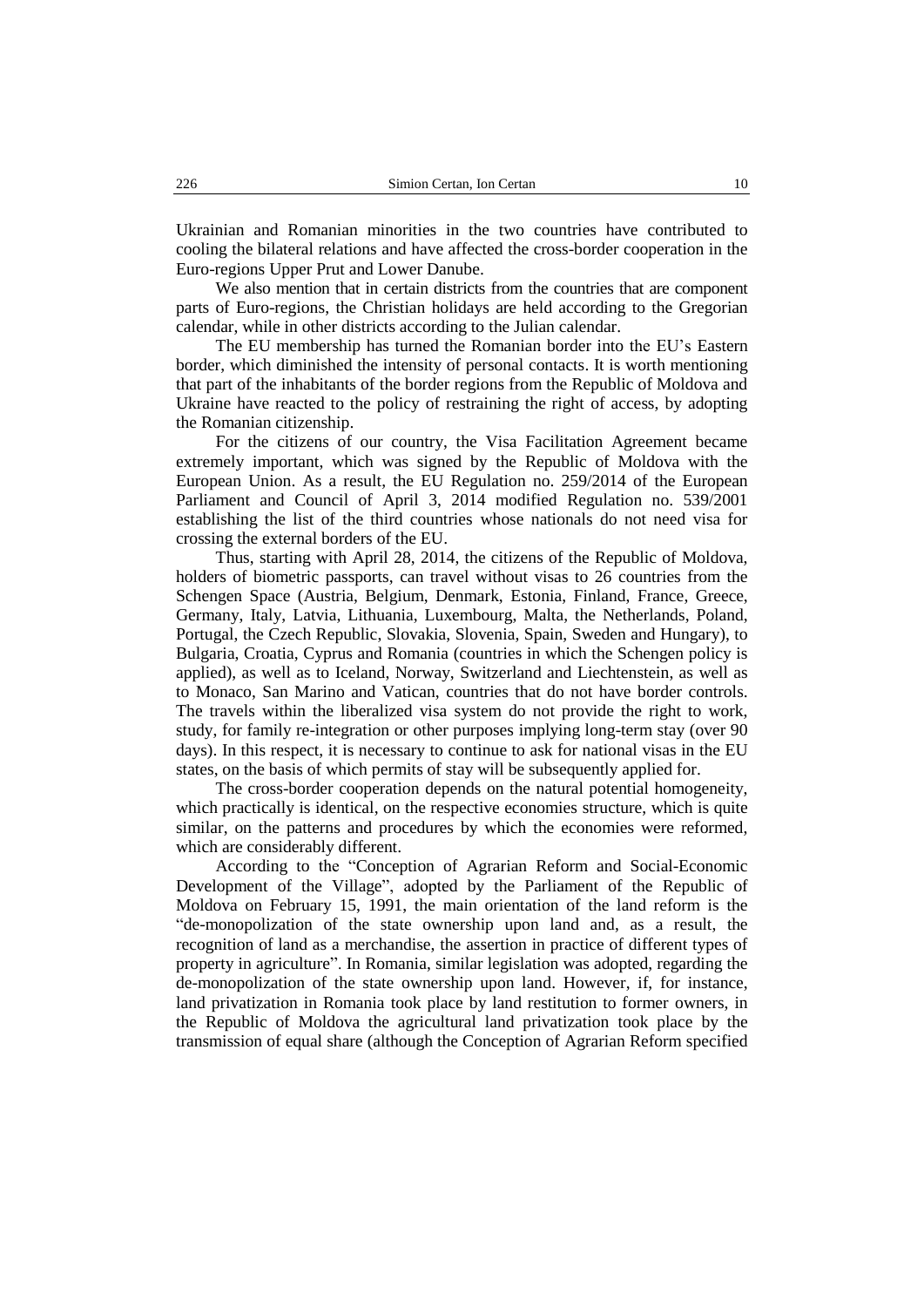the transmission of equivalent share) to the members of agricultural households and to other categories of village inhabitants, which partially generated the differentiation of the land owners' attitude toward land.

In addition, the reforms in our country took place in the space of the mentality inherited from the old system, with at least doubtful methods and instruments. Many participants in the reforms are from the generation who found themselves in an independent country, coming from the USSR where they had a patriarchal childhood in the fifties, enrolled in the school system in which, in the 1960s, even the laws of physics followed the Communist Party's indications, studying in the 1970s at the university about how happy they will live in communism, being assigned a job in the 1980s in the "enlightened" period of stagnation, where corruption got roots, while in the 1990s they were given the task of national economy reforming.

As a result, the peasants, by obtaining the ownership right, expected to get rich, without any effort. This romantic period was very short and the same peasants became deeply desperate when they were confronted with the realities, mainly with those realities generated by the market relations, including those generated by the mechanisms oriented to the sustainable development of the economy of the Euroregion components.

The regulatory-legal basis of the three states largely differs, in certain cases, in the field of regional policy, of local self-administration and inter-regional cooperation, resulting in the lack of the possibility at local administration level to allocate budgetary resources on independent basis for common activities within the Euro-region.

Moreover, [Kiev,](https://ro.wikipedia.org/wiki/Kiev) for example, considered that the trilateral unification results were unsatisfactory, because, in its view, Romania made use of its influence at Brussels, grabbing for its own projects the greatest part of the financial sources granted by the European Union.

The absence of financial resources, the modest capacities of initiation, elaboration, promotion and implementation of cross-border cooperation projects represent the cause of the inertial character of Moldova's participation in the Euroregions activity. Thus, the classical question arises: What is to be done?

#### 4.3. WHAT IS TO BE DONE?

An answer to this question can be found first in the Association Agreement between the European Union and the European Atomic Energy Community and their Member States, of the one part, and the Republic of Moldova, of the other part, which mainly presents "The regional development, the cross-border and regional cooperation".

Paragraph 1 from Article 107 of the Agreement shows that "the parts will promote mutual understanding and bilateral cooperation in the field of regional policy, including the methods of formulation and implementation of regional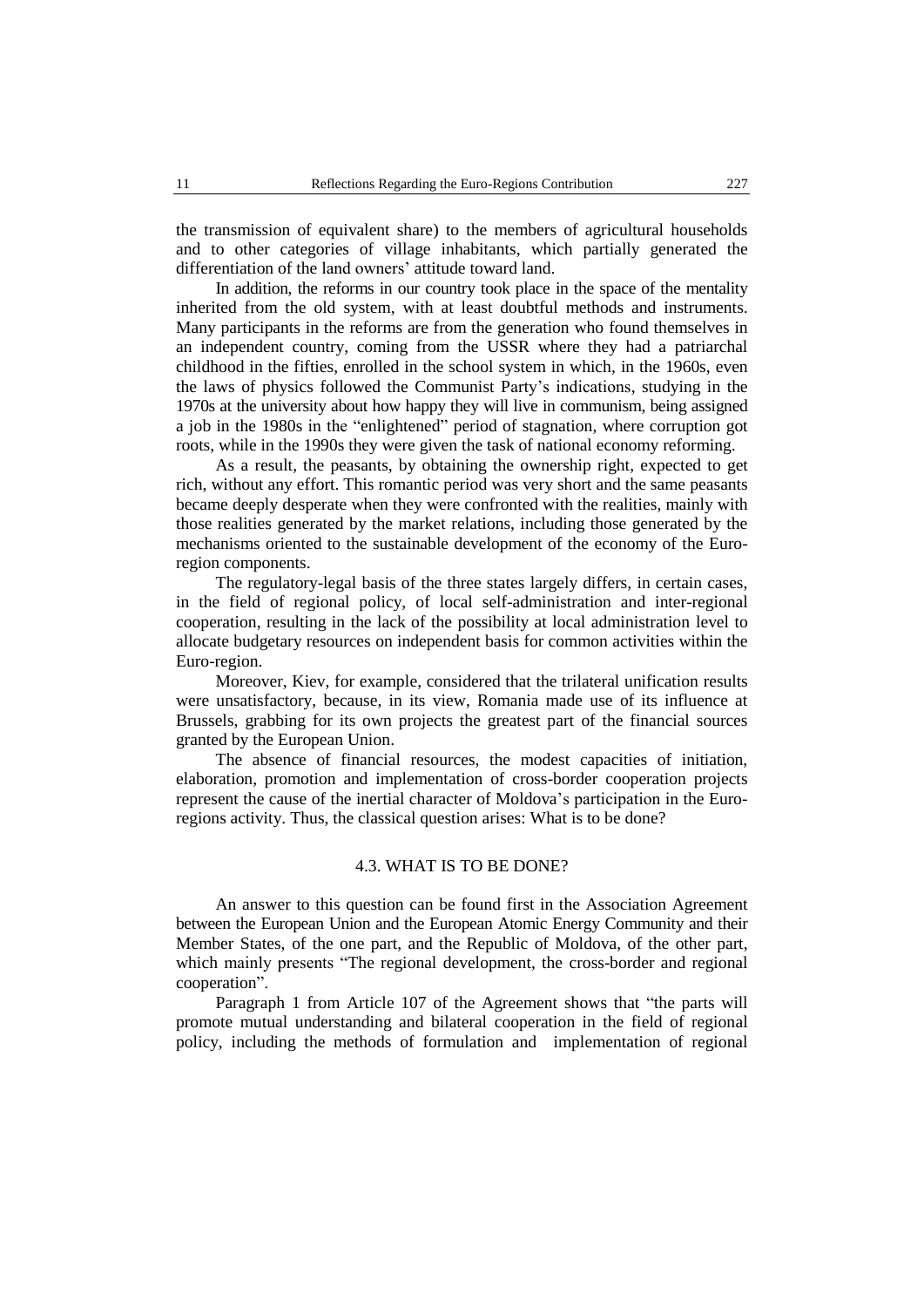policies, the governance and partnership at several levels, focusing on the development of disadvantaged areas and territorial cooperation, with the goal of creating the communication channels and strengthening the information and experience exchange between the national, regional and local authorities, the socioeconomic actors and the civil society."

According to paragraph 2 of the same Article, "the parts will cooperate in particular for the correlation of the practice of Republic of Moldova with the following principles:

a. decentralization of the decision process, from central level to the level of regional communities;

b. partnership consolidation between all parts involved in the regional development;

c. co-financing, through the financial contribution of Parts involved in the implementation of the regional development projects and programs."

Paragraph l of Article 108 reads: "the Parts will support and consolidate the involvement of local and regional authorities in cross-border and regional cooperation and the related management structures, they will strengthen cooperation by the creation of a favourable legal framework, will support and develop the capacity building measures, and will promote the consolidation of the economic and commercial cross-border and regional economic networks."

Paragraph 2 of this article stipulates: "the Parts will cooperate to strengthen the institutional and operational capacities of the national and regional institutions in the fields of regional development and land planning, *inter alia*, by:

a. improvement of the vertical and horizontal interaction mechanism of the central public and local administration in the process of elaboration and implementation of regional policies;

b. development of the local public authorities' capacity in order to promote cross-border cooperation in conformity with the EU rules and practice;

c. exchange of knowledge, information and best practices regarding the regional development policies in order to promote the economic welfare of local communities and the uniform development of regions".

Paragraph 1 of Article 109 specifies that: "the Parts will strengthen and encourage, among other things, the development of the cross-border elements of the transport, energy, communications, culture, education, tourism, health networks and of other domains stipulated in the present Agreement, which have impact upon the cross-border and regional cooperation".

Paragraph 2 of the same Article provides for: "The Parts will intensify cooperation among their regions under the form of transnational and cross-border programs, encouraging the participation of the regions of Republic of Moldova in the European regional structures and organizations and promoting their economic and institutional development through the implementation of projects of common interest. These activities will take place in the context of: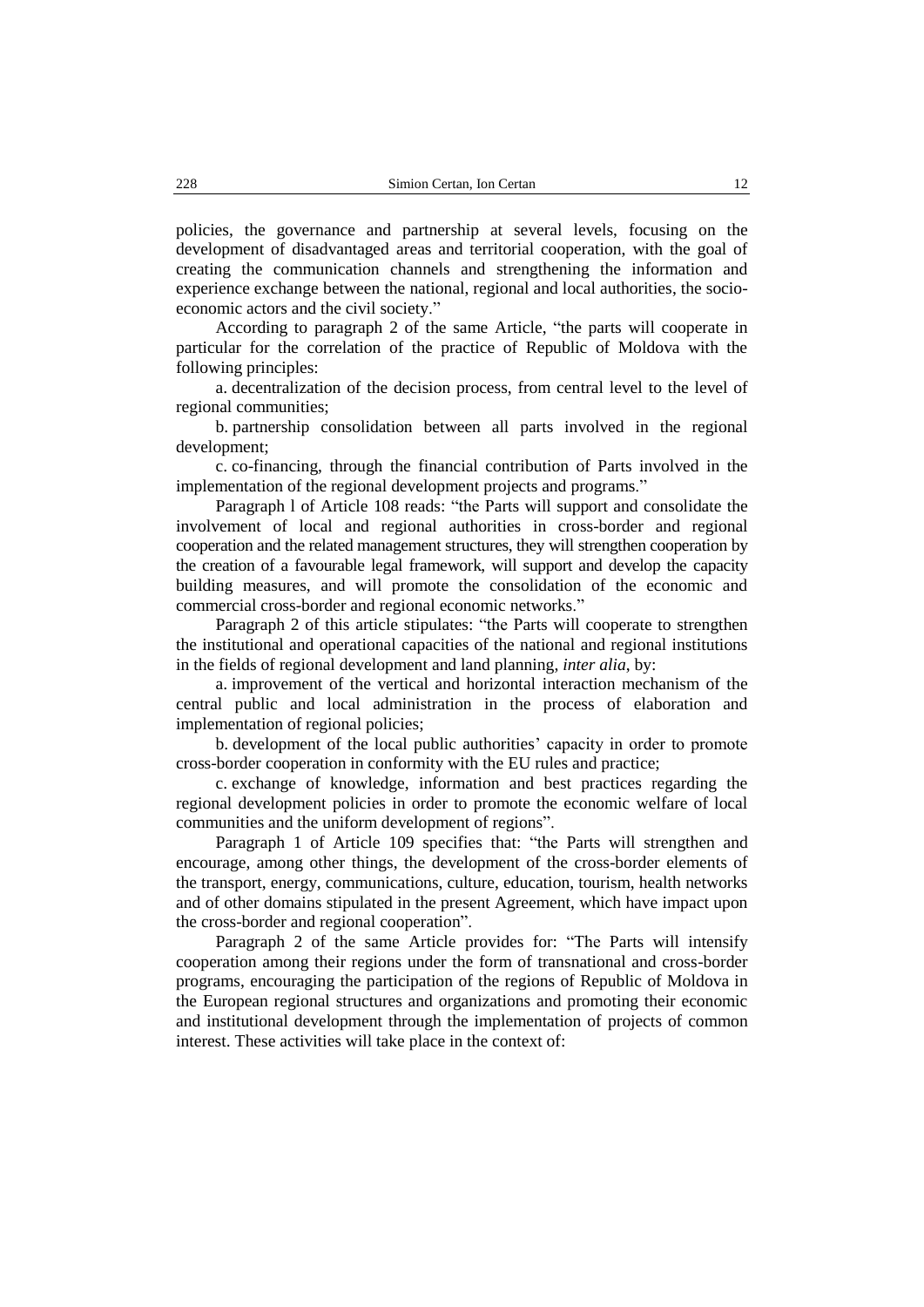a. continuing the territorial cooperation with the European regions (through transnational and cross-border programs);

b. cooperation, within the Eastern Partnership with the EU institutions, including the Committee of the Regions and the participation in different European regional projects and initiatives;

c. cooperation, inter alia, with the European Economic and Social Committee, the European Association of Development Agencies and the European Spatial Planning Observatory Network.

Paragraph 1 of Article 110 stipulates that "the Parts will intensify and ensure the better coordination and cooperation among regions within the EU strategy for the Danube Region, focusing, *inter alia*, on the improvement of the transport and energy connections, on the environment, on economic and social development and security, which will contribute to the faster transportation by road and railway, cheaper and safer energy, a better environment with cleaner water, protected biodiversity and more efficient prevention of cross-border floods".

In paragraph 2 of the Article, it is mentioned that "the Parts will increase cross-border cooperation in order to restore navigation on the Prut River, which will lead to the prevention of floods in the river basin, improving water quality, irrigation in agriculture, intensifying the economic activities, promoting tourism and cultural activities, as well as contributing to capacity building".

According to Article 111, "the Parts will facilitate the circulation of nationals from the European Union and Republic of Moldova, who have to cross the border on frequent basis and on short distances".

Among the common problems of the Euro-regions in the three countries, the solving of which we consider opportune for the future, we list the following:

- Simplification of the border crossing procedures and of the Customs control for citizens and economic operators, opening of new border crossing points and modernization of the existing ones;
- Construction of the motorway Bucharest Chișinău and extending the motorway from Iasi to Ungheni with two branches: to Chișinău and Bălți;
- Connection of Euro-regions to a common energy system;
- Regularization of the rivers [Suceava,](https://ro.wikipedia.org/wiki/R%C3%A2ul_Suceava) [Siret,](https://ro.wikipedia.org/wiki/R%C3%A2ul_Siret) Prut and Nistre and accessing funds for warning and fight with possible natural disasters;
- Creation of a natural cross-border Park to include the natural reserves [Pădurea Domnească,](https://ro.wikipedia.org/wiki/P%C4%83durea_Domneasc%C4%83) Codru and [Suta de Movile](https://ro.wikipedia.org/wiki/Suta_de_Movile) from the Republic of Moldova, as well as Lake [Stânca –](https://ro.wikipedia.org/wiki/Lacul_St%C3%A2nca_-_Coste%C8%99ti) Costești from Romania.
- Organization of the common tourist routes for the Euro-regions Siret-Prut-Nistre, Upper Prut and Lower Danube.
- Intensification of the organization of ethnic folklore festivals and contests, of scientific sessions and joint scientific research groups.